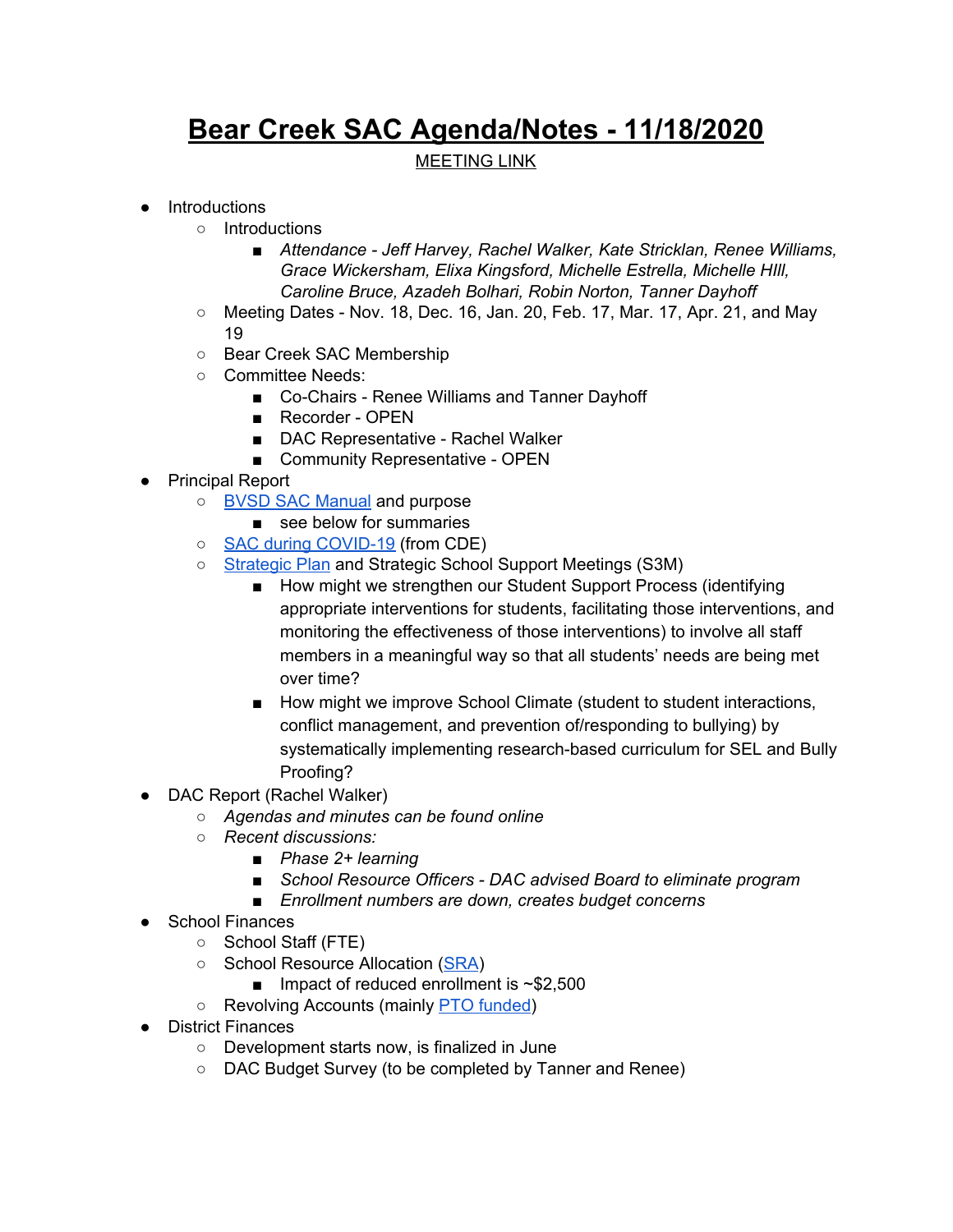- Guiding Question as a parent, where do you want to see the District (and school) spend money?
	- *■ Leigh (via email) - small class sizes, literacy interventions, and anything to individualize learning for kids as there are likely so many kids who have fallen behind during the pandemic. After that, I'd say teacher compensation, community resources, and mental health resources would be a close second--all to get people back to some sort of normal.*
	- *■ Caroline - to keep students learning through the pandemic, take care of the staff (how can BVSD support teachers more?)*
	- *■ Kate - more paraprofessionals to create more opportunities for differentiation, high quality literacy and mathematics curricula, emphasis on music and art, robust support for Gifted and Talented*
	- *■ Jeff - (no COVID) class size and making-up for learning shortfalls that occurred during pandemic, (COVID) continued remote learning training for teachers*
	- *■ Eliza - "back to basics" approach to solidifying learning foundation (collective and individual), providing opportunity to continue growth and learning that has impacted by pandemic, teacher compensation and class size, "back to basics"*
	- *■ Grace - support for teachers, ability to continue to fund paraeducators so teachers can support the class, wants to emphasize BCE community advocacy and coordination between SAC/PTO.*
	- *■ MIchelle - a budget that addresses equity issues (Community Resources), mental health resources, literacy interventions that are not supported by IEPs*
	- *■ Michelle HIll (teacher) - intervention support/resources, technology resources*
	- *■ Robin Norton (teacher) - mental health support (for both kids and parents)*
	- *■ Renee - better math curriculum (including Scope and Sequence), mental health support*
	- *■ Tanner - appreciates the feedback regarding the concern about the impact COVID has had on learning and mental health.*

SAC Responsibilities: Colorado State Statute **[22-11-402](http://www.lpdirect.net/casb/crs/22-11-402.html)** established SAC powers and duties. SAC responsibilities include the following:

-------------------------------------------------------------------------------------------------------------------------------

- Recommending to the principal of the school priorities for spending school moneys, including federal funds, where applicable;
- Making recommendations to the principal of the school and the superintendent concerning preparation of a school Performance or Improvement plan, if either type of plan is required;
- Meeting at least quarterly to discuss whether school leadership, personnel, and infrastructure are advancing or impeding implementation of the public school's Performance, Improvement, Priority Improvement, or Turnaround plan, whichever is applicable, and other progress pertinent to the public school's accreditation contract;